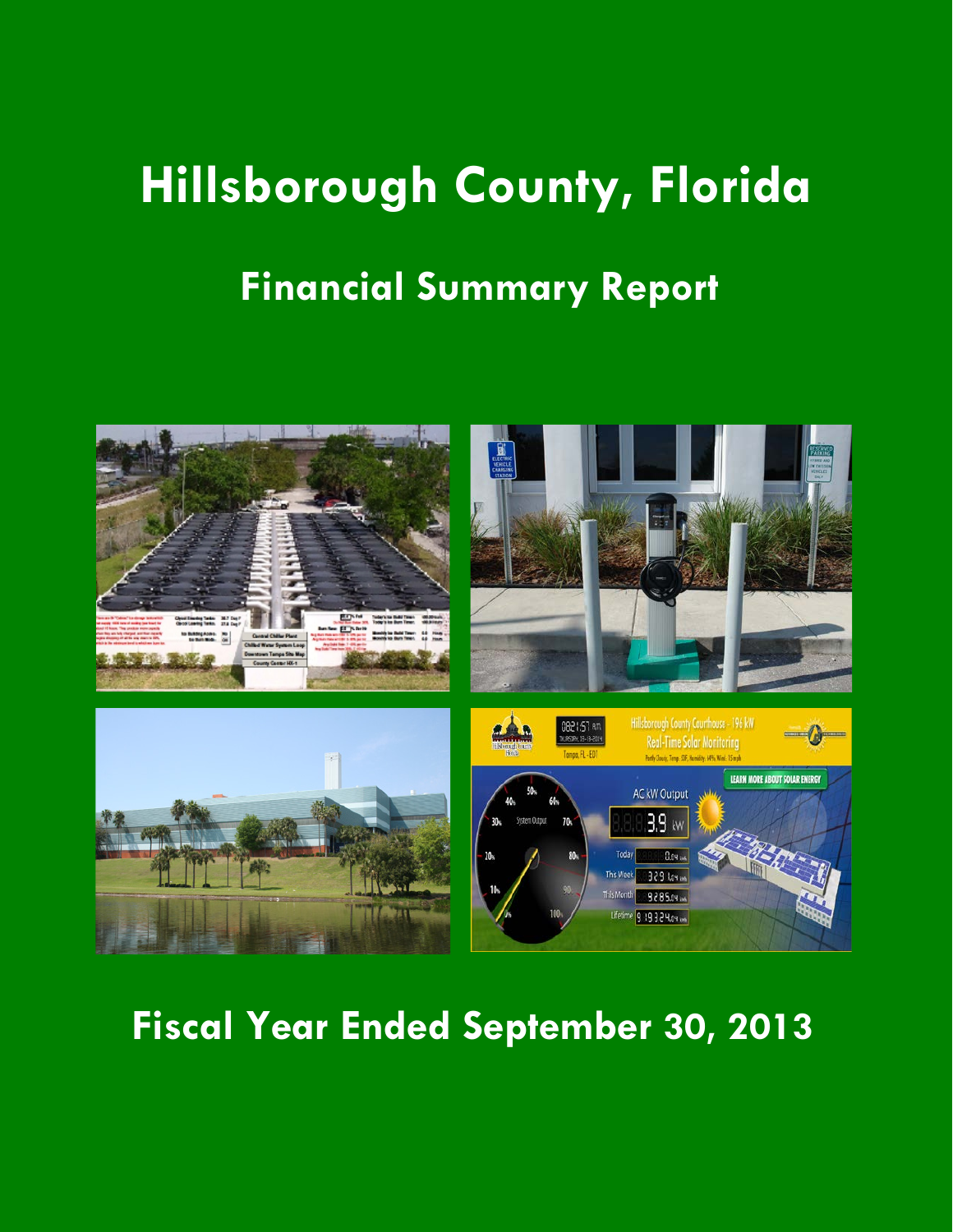

Clerk of the Circuit Condition Clerk of the Circuit Condition Clerk of the Circuit County:<br>To the Residents of Hillsborough County:

I am pleased to provide you with the *Hillsborough County, Florida Financial Summary Report for the Fiscal Year Ended September 30, 2013*. It presents the County's fiscal year 2013 financial activity in a concise and easy-to-read format. This year's cover spotlights environmental conservation, solar energy generation and energy saving projects in Hillsborough County.

The information in this *Financial Summary Report* was derived from the *Hillsborough County, Florida Comprehensive Annual Financial Report for the Fiscal Year Ended September 30, 2013 (CAFR)*. The CAFR consists of 253 pages of detailed financial statements, notes, schedules, and reports. The CAFR is posted at www.hillsclerk.com (select "Clerks in the Sunshine" and then "Financial Reports - County"). It is also available at the County Finance Department, County Center 12<sup>th</sup> Floor, 601 E. Kennedy Blvd, Tampa, FL 33602 or by calling (813) 307-7026. The *Financial Summary Report p*resents the financial information of all County government operations, including those of the Board of County Commissioners, Clerk of Circuit Court, Property Appraiser, Sheriff, Supervisor of Elections, and Tax Collector, but excludes discretely presented component units. Since the *Financial Summary Report* contains simplified information, it does not conform to Generally Accepted Accounting Principles (GAAP) for governmental entities. As the Chief Financial Officer of Hillsborough County, I am fully responsible for the accuracy of these financial reports. I hope that you find this report interesting and informative.

Sincerely,

Pat Lank

Pat Frank

## **Principal Officials**

#### **BOARD OF COUNTY COMMISSIONERS**

Hillsborough County's legislative body consists of a seven-member Board of County Commissioners (BOCC) elected by the voters. Board members at fiscal yearend were:

- Ken Hagan, Chair **Rank** Pat Frank
- Sandra L. Murman, *Vice-Chair*
- Kevin Beckner *Tax Collector*
- **Number 19 Victor D. Crist** Crist Contract Contract Contract Contract Contract Contract Contract Contract Contract Contract Contract Contract Contract Contract Contract Contract Contract Contract Contract Contract Contract
- **Al Higginbotham**
- Lesley "Les" Miller, Jr. *Supervisor of Elections*
- 



#### **CONSTITUTIONAL OFFICERS**

Constitutional Officers are elected officials responsible for functions of County government specified in the Florida Constitution. Constitutional Officers at fiscal year-end were:

- *Clerk of Circuit Court*
- **Doug Belden**
- *Sheriff*
	- **Craig Latimer**
- **Mark Sharpe**  Bob Henriquez *Property Appraiser*

#### **APPOINTED OFFICIALS**

- **Michael S. Merrill** *County Administrator*
- **E** Chip Fletcher *County Attorney*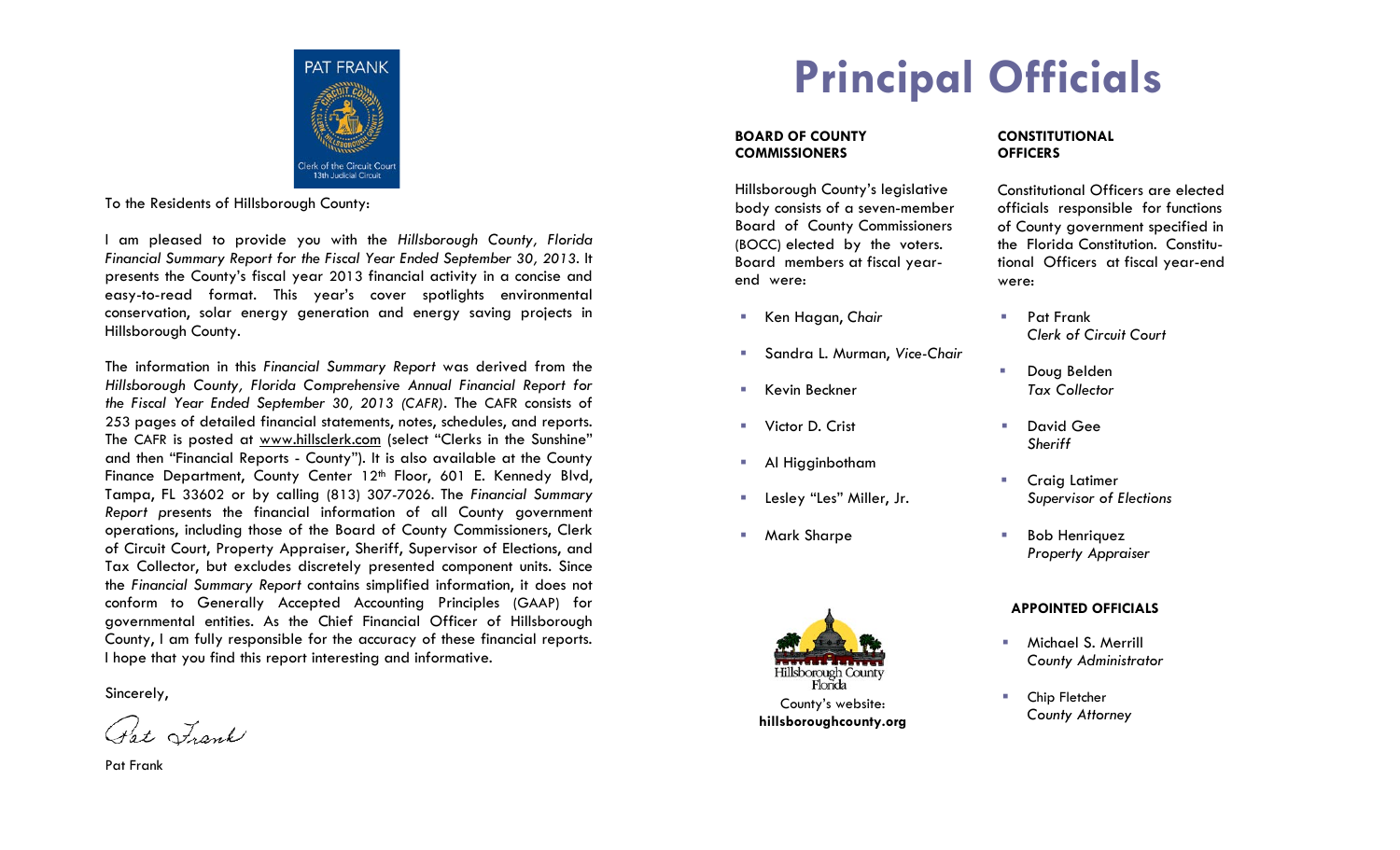### **Revenues**

Total revenues fell \$15 million or 0.9% from the previous year.

|                                      | <b>Fiscal Yr</b> |       | <b>Fiscal Yr</b> | Increase   |                 |      |
|--------------------------------------|------------------|-------|------------------|------------|-----------------|------|
| <b>Amounts in millions</b>           | 2013             |       | 2012             | (Decrease) | Change          |      |
| <b>Governmental activities:</b>      |                  |       |                  |            |                 |      |
| Property taxes                       | \$               | 530   | 546              | (16)       | $-3\frac{9}{6}$ |      |
| Sales taxes and state                |                  |       |                  |            |                 |      |
| shared revenues                      |                  | 397   | 388              | 9          | $2\frac{9}{6}$  |      |
| Other taxes                          |                  | 47    | 49               | (2)        | $-4\frac{9}{6}$ |      |
| Investment earnings                  |                  | 5     | 11               | (6)        | $-55$ %         |      |
| <b>Charges for services</b>          |                  | 190   | 174              | 16         | $9\%$           |      |
| Grants and contributions             |                  | 138   | 138              |            |                 |      |
| Other revenues                       |                  | 25    | 47               | (22)       | $-47$ %         |      |
| <b>Total governmental activities</b> |                  | 1,332 | 1,353            | (21)       | $-2\frac{9}{6}$ |      |
| <b>Business-type activities:</b>     |                  |       |                  |            |                 |      |
| Water                                |                  | 234   | 226              | 8          | $4\frac{9}{6}$  |      |
| Solid Waste                          |                  | 102   | 104              | (2)        | $-2\frac{9}{6}$ |      |
| Total business-type activities       |                  | 336   | 330              | 6          | $2\frac{9}{6}$  |      |
| <b>Total revenues</b>                |                  | 1,668 | 1,683            | 15)        | $-1$            | $\%$ |

**Governmental activities** are activities supported primarily by taxes, state shared revenues, charges for service, or federal and state grants. Governmental activities consist of all activities not included in the business-type activities category.

**Business-type activities** are activities supported by fees and user charges that are set to recover the cost of services provided. Business-type activities consist of the Water and the Solid Waste utilities.

*Property taxes* fell \$15.6 million or 2.9% due to a \$1.59 billion or 2.9% reduction in the assessed value of taxable real property in Hillsborough County during fiscal year 2012. This decline was primarily the result of real property market values falling \$1.8 billion, offset by property tax exemptions falling only \$0.2 billion (since market values less exemptions equal assessed values).

*Sales taxes* consist of discretionary sales surtaxes such as the Community Investment Tax and Health Care Sales Surtax. *State shared revenues* consist of revenues received from the state of Florida such as the Local Government Half-Cent Sales Tax, state revenue sharing proceeds, the Constitutional Fuel Tax, and County Fuel Tax. There was an overall increase of \$8.5 million from the prior year due to higher retail sales.

*Investment earnings* declined \$6.0 million or 54.1% from the previous year because interest earnings on the County's investment pool dropped from 0.58% for fiscal year 2012 to 0.46% for fiscal year 2013 due to a continued decline in market interest rates, but it was partially offset by an increase in the market values of securities in the County's investment portfolio, which was also the result of declining market interest rates.

*Charges for services* increased \$15.8 million primarily due to the following: Impact fee revenues used for schools, culture and recreation, transportation and special assessments increased \$8.7 million, while Sheriff charges for services fell \$1.2 million. A change in Florida Statutes resulted in an increase in fines and forfeitures revenues by \$8.5 million in the Clerk of Circuit Court's Court Operations and Public Records Fund. There was also a decrease in general government charges and fees of \$0.9 million in the General Fund.

*Other revenues* decreased \$22.6 million or 50.8% primarily due to the following: The elimination of internal service fund transactions totaling \$23.7 million. This decrease was partially offset by a \$1.3 million increase in donations and contributions from developers and other private sources for transportation related capital projects.

*Water* utility revenues increased \$5.8 million primarily due to a \$3 million increase in charges stemming from higher consumption with an increased customer base and a \$4.6 million increase in capital contributions from developers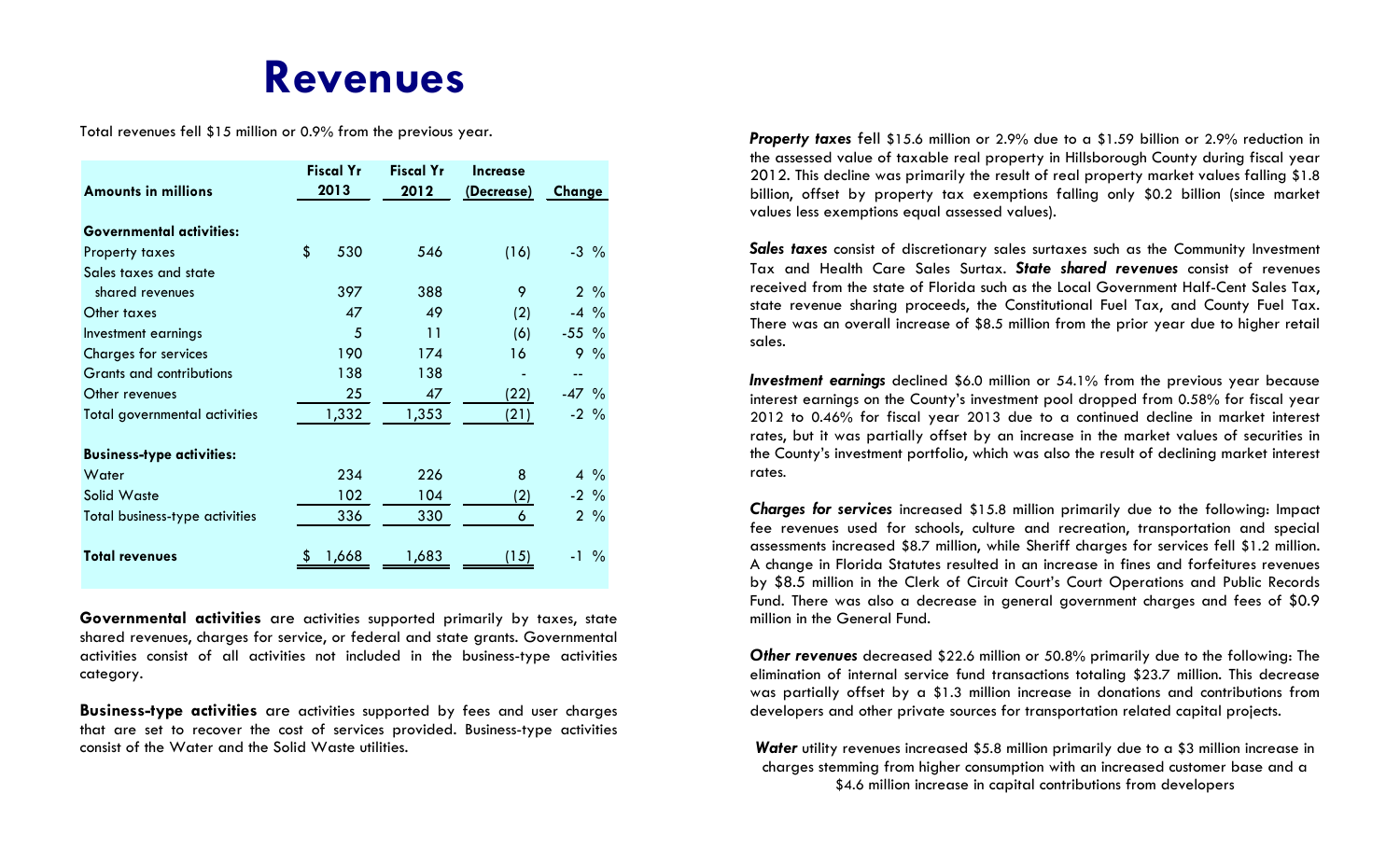#### **Expenses**

Total expenses fell \$19 million or 0.3% from the previous year.

| <b>Amounts in millions</b>            | <b>Fiscal Yr</b><br>2013 | <b>Fiscal Yr</b><br>2012 | <b>Increase</b><br>(Decrease) | Change             |  |
|---------------------------------------|--------------------------|--------------------------|-------------------------------|--------------------|--|
| <b>Governmental Activities:</b>       |                          |                          |                               |                    |  |
| General government                    | \$<br>290                | 294                      | (4)                           | $-1\frac{9}{6}$    |  |
| <b>Public safety</b>                  | 518                      | 523                      | (5)                           | $-1\frac{9}{6}$    |  |
| Physical environment                  | 27                       | 26                       | 1                             | $4\frac{9}{6}$     |  |
| <b>Transportation</b>                 | 95                       | 100                      | (5)                           | $-5\%$             |  |
| Economic environment                  | 56                       | 53                       | 3                             | $6\%$              |  |
| Human services                        | 202                      | 211                      | (9)                           | $-4\frac{9}{6}$    |  |
| Culture and recreation                | 70                       | 71                       | (1)                           | $-1\frac{9}{6}$    |  |
| Interest on long-term debt            | 24                       | 25                       | (1)                           | $-4\frac{9}{6}$    |  |
| Total governmental activities         | 1,282                    | 1,303                    | (21)                          | $-2\frac{9}{6}$    |  |
| <b>Business-type Activities:</b>      |                          |                          |                               |                    |  |
| Water                                 | 193                      | 193                      |                               | $-9/0$             |  |
| Solid Waste                           | 105                      | 103                      | $\overline{2}$                | $2\frac{9}{6}$     |  |
| <b>Total business-type activities</b> | 298                      | 296                      | $\overline{2}$                | $\frac{0}{0}$<br>1 |  |

*General government* expenses include categories such as administrative, financial, court-related, budgeting and accounting, property assessments and tax collection, master planning, and zoning. General government expenses decreased \$3.6 million primarily due to: a \$18.0 million payment of impact fees to the School Board in fiscal year 2012 for building an elementary school that was not repeated; a \$2.7 million increase in General Fund personnel cost; a \$5.7 million increase in depreciation expenses allocated to the general government category; a \$4.7 million increase due to a loss on the disposal of capital assets; and a \$3.9 million increase due to transmitting more excess revenues to the state of Florida by the Clerk's Court Operation and Public Records Fund as required by law.

*Public safety* expenses are for protecting people and property. This category includes costs of the Sheriff, Fire Rescue, the Medical Examiner, Consumer Affairs, building inspections, and emergency and disaster relief services. Expenses decreased \$4.6 million due to: a \$11.0 million decrease due to elimination of internal service fund transactions; a \$10.2 million decrease in depreciation expenses allocated, partially offset by an increase in public safety expenses of \$6.3 million in the Sheriff's Office and \$8.5 million in the Fire Rescue Department.

*Physical environment* expenses are associated with conserving and managing natural resources such as air, water, soil, wildlife, as well as controlling pollution. Expenses increased by \$0.9 million from last year as a result of fiscal year 2012 expenditures being lowered by a \$1.5 million expenditure refund from the Florida Department of Transportation that was not repeated in fiscal year 2013.

*Transportation* expenses are related to maintaining county roads, bridges, street lighting, other infrastructure, and highway safety projects. Expenses decreased \$4.9 million primarily due to: a \$2.6 million decrease in resurfacing costs compared to fiscal year 2012 and a \$1.2 million decrease in expenses due to elimination of internal service fund transactions.

*Economic environment* expenses are related to new business promotion and development; housing assistance and rehabilitation programs; disadvantaged minority; women owned; and small business enterprise programs. Expenses increased \$3.1 million primarily due to: a \$3.5 million increase in expenditures for improvements to the Tampa Bay Times Forum; a \$1.1 million increase in US Department of Housing and Urban Development grant spending to meet contractual deadlines; offset by a \$1.3 million decrease due to a job creation program that had no activity in fiscal year 2013.

*Human services* expenses include providing services such as health care for the poor, public assistance, care for the elderly, social services, as well as animal and mosquito control. Expenses decreased \$9.5 million primarily due to: a \$7.1 million decrease in Hillsborough Health Care Plan expenses for low income residents, partly offset by a \$1.7 million increase in family and aging-related expenses; and a \$3.9 million decrease in expenses due to elimination of internal service fund transactions.

*Culture and recreation* expenses are associated with libraries, parks, and recreational facilities.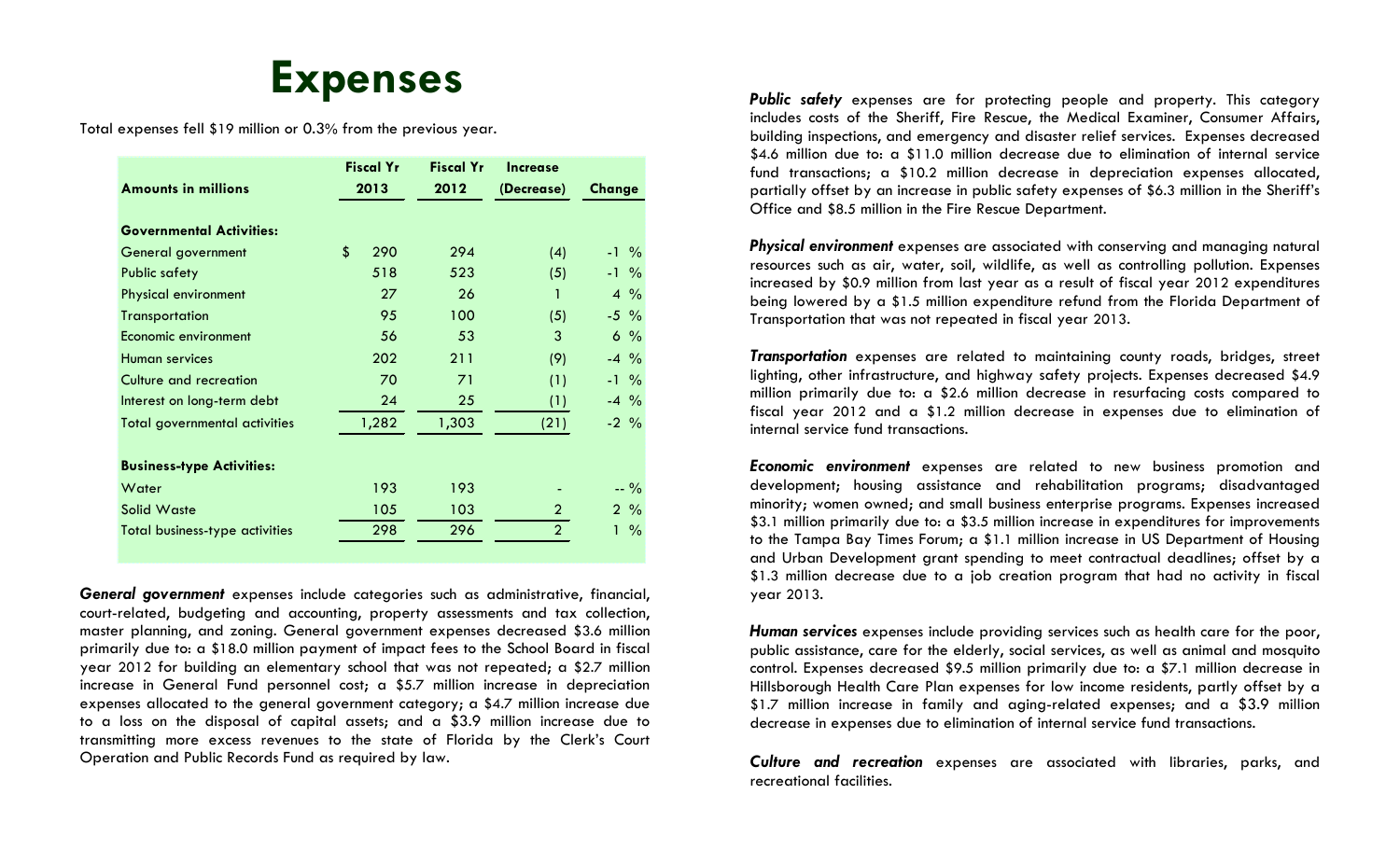# Balance Sheet

Amounts in Millions

|                                         | <b>Governmental</b> |       | <b>Business-Type</b> |        | <b>Prior</b> |
|-----------------------------------------|---------------------|-------|----------------------|--------|--------------|
| <b>ASSETS</b>                           | <b>Activities</b>   |       | <b>Activities</b>    | Total  | Year-End     |
| <b>Cash and investments</b>             | $\mathbf{\hat{S}}$  | 1,229 | 564                  | 1,793  | 1,776        |
| Due from state/federal governments      |                     | 85    |                      | 85     | 81           |
| Receivables/other current assets        |                     | 27    | 32                   | 59     | 58           |
| Capital assets, net of depreciation     |                     | 6,955 | 1,113                | 8,068  | 7,975        |
| Notes receivable/noncurrent assets      |                     | 79    | 111                  | 190    | 202          |
|                                         |                     | 8,375 | 1,820                | 10,195 | 10,092       |
| <b>LIABILITIES</b>                      |                     |       |                      |        |              |
| <b>Accounts payable</b>                 |                     | 70    | 38                   | 108    | 84           |
| Accrued payroll liabilities, etc.       |                     | 48    | 3                    | 51     | 45           |
| Unearned revenues (taxes or other       |                     |       |                      |        |              |
| revenues received but not yet earned)   |                     | 85    | 18                   | 103    | 118          |
| Deposits payable                        |                     | --    | 13                   | 13     | 12           |
| Long-term liabilities                   |                     | 756   | 380                  | 1,136  | 1,137        |
|                                         |                     | 959   | 452                  | 1,411  | 1,396        |
| <b>NET ASSETS (Equity)</b>              |                     |       |                      |        |              |
| Invested in capital assets, net of debt |                     | 6,314 | 805                  | 7,119  | 7,106        |
| <b>Restricted net assets</b>            |                     | 428   | 86                   | 514    | 468          |
| Unrestricted net assets                 |                     | 674   | 477                  | 1,151  | 1,122        |
| <b>Total net assets</b>                 | \$                  | 7,416 | 1,368                | 8,784  | 8,696        |

The balance sheet shows the financial position of the County at the end of the fiscal year compared to the prior year. The balance sheet and other statements in this report were summarized from the *Hillsborough County, Florida Comprehensive Annual Financial Report*. To simplify presentation, the statements in this *Financial Summary Report* are not in GAAP format. Restricted net assets represent equity that may be used only as specified by debt covenants, grantors, laws or regulations, other governments, or other external restrictions. The County had unrestricted net assets of \$674 million and \$477 million, for governmental and business-type activities, respectively.

## **Cash & Investments**

The County manages its investment portfolio with the primary objectives of safeguarding principal, ensuring liquidity to meet daily cash needs, and maximizing investment earnings within statutory and fiduciary requirements. The Board of County Commissioners Investment Pool is in full compliance with the investment policy and had an overall annual rate of return for fiscal year 2013 of 0.46%, compared to the benchmark rate of 0.37%. At September 30, 2013, the County investment portfolio was invested as shown below.

|                                                    | Amount in<br><b>Millions</b> | Percent<br>of Total |                |
|----------------------------------------------------|------------------------------|---------------------|----------------|
| US treasury and govt. sponsored agency securities  | \$<br>1,229                  |                     | 65 $%$         |
| <b>Bank</b> accounts                               | 147                          |                     | $8\%$          |
| Government-only money market mutual funds          | 43                           |                     | $2\frac{9}{6}$ |
| State Board of Administration's Florida PRIME and  |                              |                     |                |
| Fund B investment pools                            | 256                          |                     | $14\%$         |
| Corporate notes and commercial paper               | 165                          |                     | $9\%$          |
| Municipal bonds                                    | 42                           |                     | $2\%$          |
| Total cash and investments                         | 1,882                        |                     | 100 %          |
| Less amounts held in trust for non-County entities | (89)                         |                     |                |
| County's total cash and investments                | 1.793                        |                     |                |



Along with general interest rates, the County's investment returns have continued to decline. For safety and flexibility, the County kept the overall average life of investments at only "1.0 years" at September 30, 2013. Standard & Poor's awarded the County's Investment Pool its second highest fund credit quality rating of AA+f.